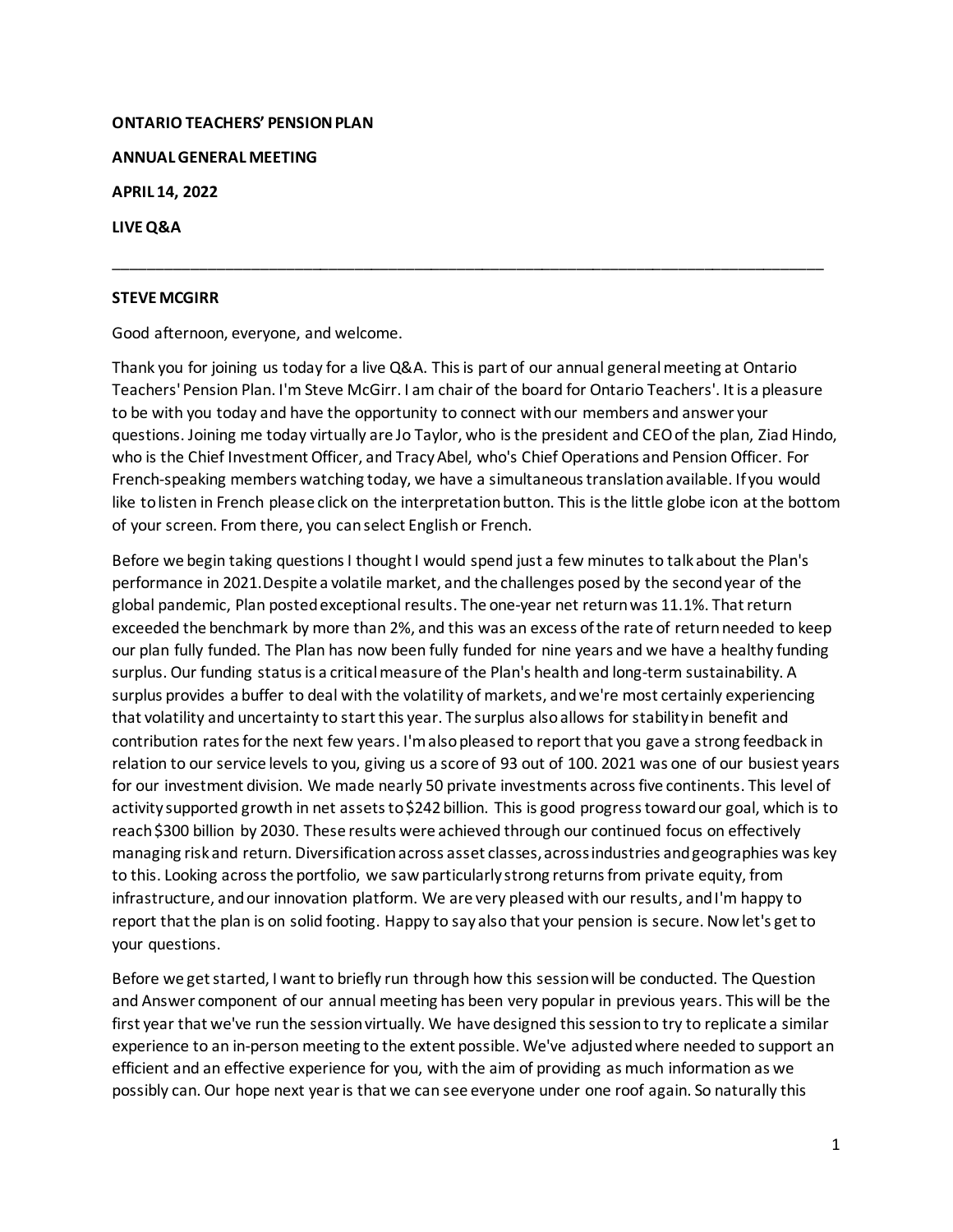format will be a little bit different from the previous years, but again, the goal is to answer as many questions as possible, and that stays the same. Now we have received a great level of engagement from you prior to today. We have received hundreds of questions in advance. And we thank you for those. We will be addressing as many of your pre-submitted questions as we possibly can, along with those that you askus during this meeting.

To submit your question please enter it in the Q&A box you see on your screen. Your questions will be visible to all attending members. Attendees can upvote questions of interest by clicking on the thumbsup button. And that is next to the questions. We will prioritize answering the most upvoted questions, unless a similar question has already been asked and addressed. We ask that you refrain from asking repetitive questions in order to ensure that we cancover a wide breadth of topics of interest to membersin this session. Now I'd like to continue our tradition, and invite OTF president Chris Cowley to start us off, by asking the first question.

# **CHRIS COWLEY**

- Thanks, Steve. Before I getto my question, I wanted to take this opportunity on behalf of OTF to thank you, Jo Taylor, and the entire investment teamand board on another very successful year. Despite a very tricky financial climate, with inflation pressure driving uncertainty, OTPP's 2021 performance shows why our global reputation remains very strong. So, on behalf of the 182,000 working members, like myself, and the 151,000 pensioners, like my parents, thank you. To my question, to get us started, and I look forward to questions from the membership as well as we move forward, but to get us started, my question is as follows : OTPP has previously indicated that it may reduce the number of countries the portfolio is exposed to. I was wondering if you could comment on that : Would this approach be to maximize potential returns or minimize geopolitical risk? Thanks.

### **STEVE MCGIRR**

- Well, thanks, Chris, for that question. And we do appreciate the kind words of thank you. And I should say that I, personally, and the board generallyand management appreciate the...very candid relationship that we have with you and your OTF colleagues. So to the question, the global strategy is front and centre to Teachers' ambition. So, you certainly have opened with an important question. I am going to ask both Jo and Ziad to comment because they have an important perspective. But before I do that, maybe I can reflect on the... the issue of why we need to be global. So diversification reduces risk. And global diversification enables us to have exposure to more industry sectors, to more economies, and to more innovations. That said, we only have so much capacityand bandwidth, so we have to make choices wisely, and we have to make sure that we know where we can focus. And we have to use the resources wisely as well. We also have to play to our strengths and our expertise, andwe need to be laser-focusedon where we can add the most value to the plan. Jo, with that preamble, do you want to talk about our...ambition in terms of narrowing the number of countries that we are really focusing on? –

### **JO TAYLOR**

Yes, thank you, Steve, and good afternoon, everybody. Chris, thanks againfor the question.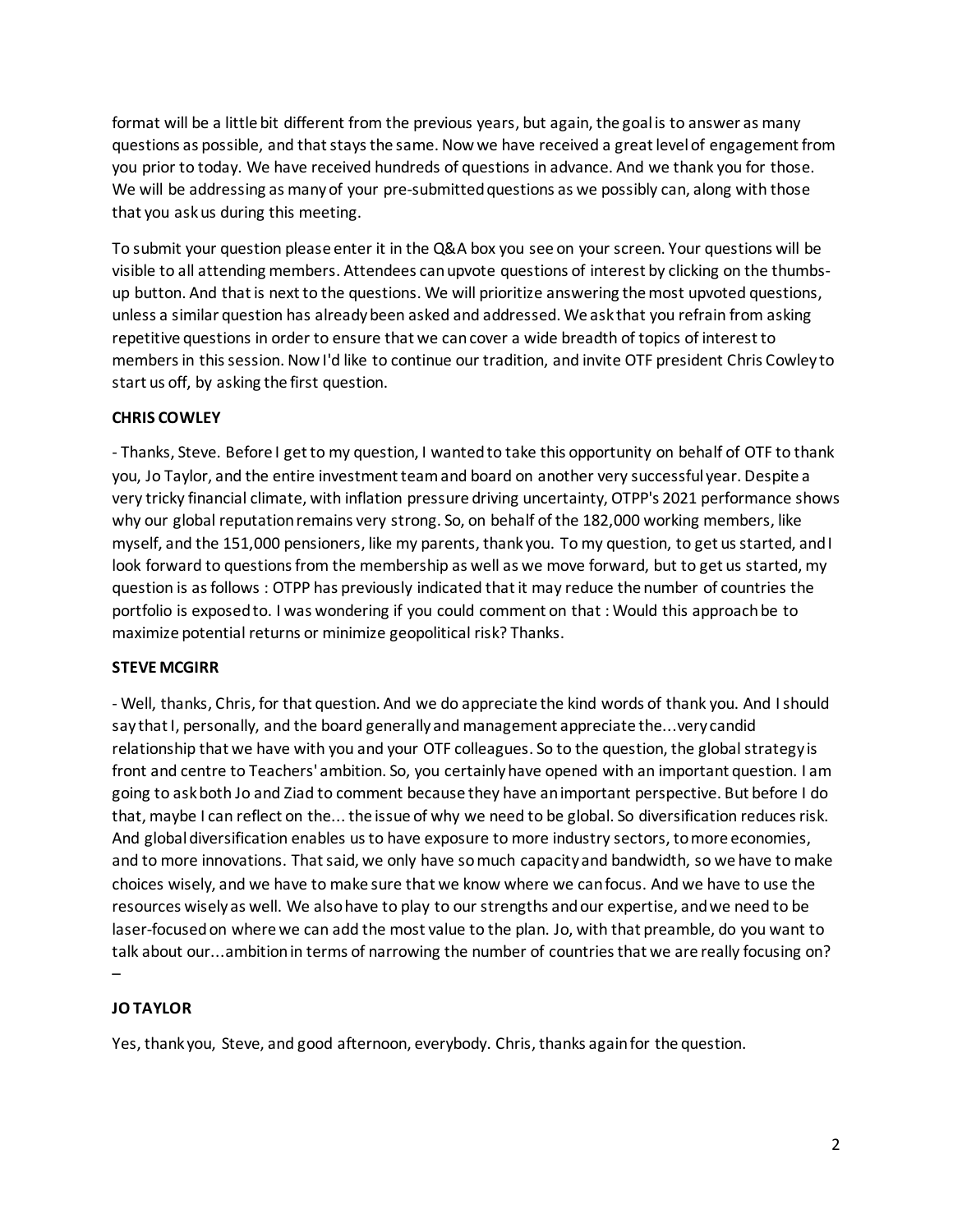We are an international investor, and we've been investing in many countries around the world for a long time now and investing outside Canada proactively. I think we sort of hit a peak of around 50 to 60 countries we were involved with, and we really set back into the view how do we narrow it down to

a sort of slightly better honed list? So in the end, what we did in a very robust strategywith the investment teamfollowed last year was to actually pick out nine countries. Three each essentially in the Americas, Europe, and Asia. Now to some extent, these countries were self-selecting because when

we looked at them, they represented around 80% of our current activity. And what we wanted to do for each of those countries was actuallyhave a slightly more scientific and strategic approachto our investing activities. And what we may end up having is an office in those countries, or we might even choose to do a continuation of partnering or some sort of connectedactivity similar to what we currently have in Brazil, Chile, and with our airport portfolio. But just to be clear, the nine countries we've selected are Canada, the U.S., and Brazil for the Americas; the U.K., Germany, and France for Europe; and China, India, and Australia New Zealand for Asia. Now, that's not to say we won't invest in a great opportunity outside those countries. If I look back to what we were doing in 2021, if I gave Europe as an example, there were great investments we made. For example, one in Finland in its largest electricity transmission business, Caruna. We also invested in Portugal, in Logoplaste, a bespoke

packaging business there, that also has a lot of international activities. So, we will invest outside those countries, but only if we get a really strong opportunity that makes sense to us to add to the portfolio.

And if I just summarize, before handing over to Ziad, I mean, really the point of doing all of this is...partly some of the reasons that Chris posed in his question, but more than anything, is to actually make sure that Teacher's remains advantaged and differentiated in those nine countries through the market strategies research that we want to adopt. But maybe Ziad can give a little bit more detail.

# **ZIAD HINDO**

- Thank you, Jo, and good afternoon, everyone. Usually, when I speak about our investment activities, I love to give examples about the portfolio companies that we invested in because it really brings to life the breadthand depth of our capabilities and shows how we have a thoughtful approach about building a portfolio that is diversified across different asset classes and different geographies. So if I gowith the nine-country list, with some examples here. If I start in Asia, in India, last year, we did a transactionin a platform, third-world platform called NHID, which is National Highwayand Infrastructure. It is actually in partnershipwith the Indian government. And India is a fast-growing emerging market country. It has huge potential. It actually requires foreign capital and is looking for organizationslike ourselves, that are willing to come in, roll our sleeves up, invest over the long term in the country. So this is a good example of an infrastructure assetin India that we clearly have high hopes for, and hopefully if we do well, the country itself will do well, which will lead to rising income, standards and so forth. Staying in Asia, in Australia, we did a number of really interesting transactions last year. One of my favourite is a portfolio company called GreenCollar. Essentially, it is an environmental platform that helps preserve water, biodiversity, and other important environmental features. By doing so, we help the communities, farmers and businesses generate carbon credits that other companies can use to offset their own carbon, as they set their decarbonization...path or journey. So this is what we call a nature-based climate solution platform. Also in Asia, we invested in China in a company called City Finance. And it's really... it's a company that provides microfinance solutions to farmers in rural India. It has already had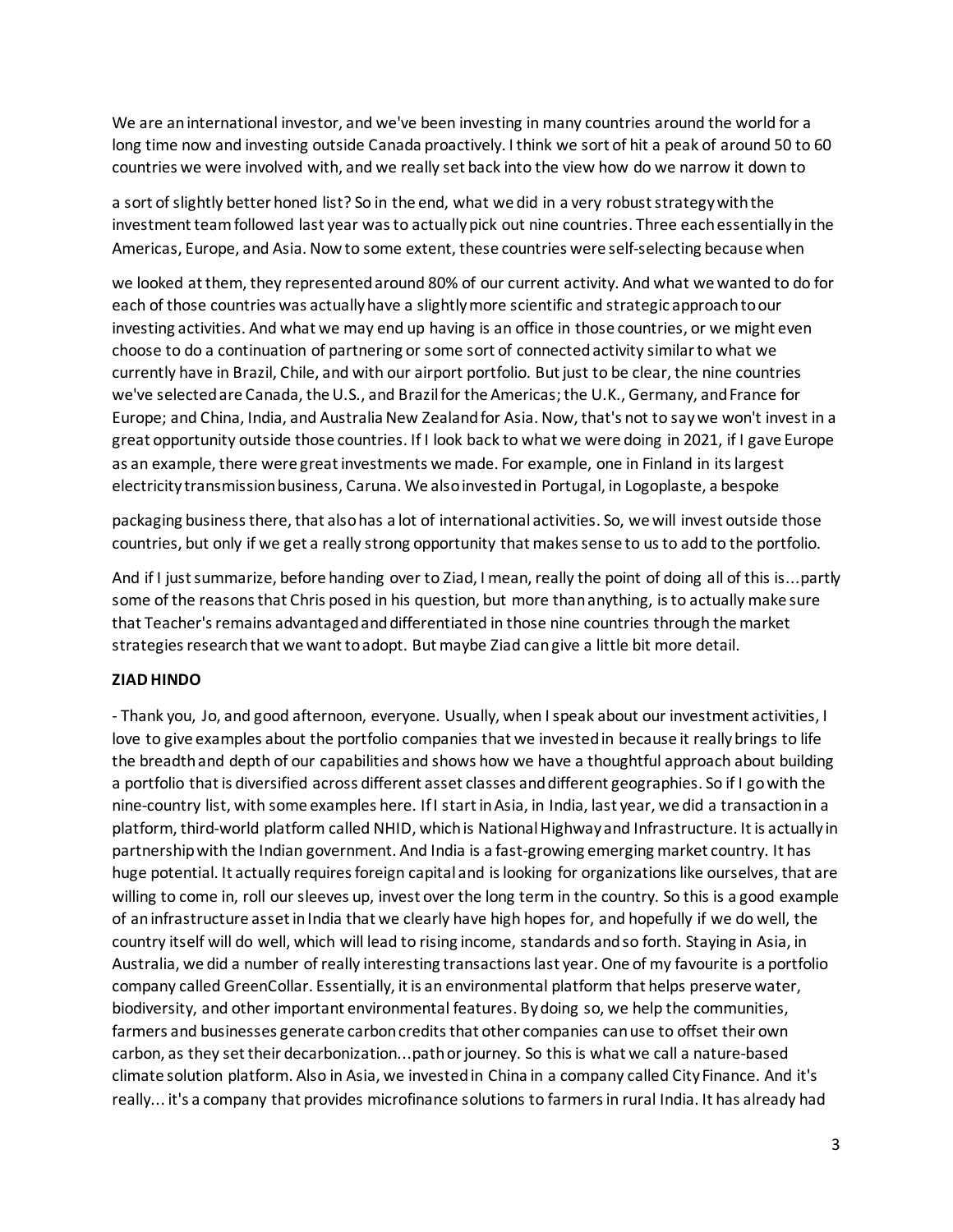interactions with more than 7 million people in China, just to give you a breadth about its access and its impactin that part of the world. In the Americas, one closer to home that many of you or most of you have heard of is called Home Equity Bank, which provides mortgage solutions. It's the leading player in reverse mortgages, which are pretty important to senior folks, as they want to stay in their home longer in their retirement, so we're pretty excited about it. This was actually quite a big check for us. And it's a great Canadian story. In the U.S., we invested in a company called Acorn Health, which really provides applied behavioural therapy to children... that suffer from autism. It has clinicsin 55 countries, and, again, it's in the health services, and we really like the positive impact it has from a health perspective. And in Brazil, we invested in an electricity company called Evoltz. It is a transmission company, and it is really... Electrification is the future as we move away from fossil fuel. And Brazil has a huge part of its transmission electricity that comes from renewable, particularly hydro, so, again, we're very excited about it. And finally, in Europe, three countries, but I'll pick only one, U.K. And one that is certainlydear to heart, and we're all very passionate and excited about is a project called The Oxford North. This is in partnership with St. John's College, which is part of the University of Oxford.

Cadillac Fairview, a real estate armis helping them build a world-class, essentially an innovation campus that focuses on...labs and life sciences, and will hopefully drive a lot of scientific innovation going forward. This is actually quite a large commitment from us. It is almost a billion dollars, Canadian. And what we love about it is it really ties back nicely into education. And, you know, all of you have seen what the likes of Moderna, Pfizer and others have done in this field and there's a lot of demand for scientific lab going forward, and is becoming an important real state play. So, I hope these examples give you a perspective on the breadth and, the breadth of our activities, and it's done not only to enhance return, but by being really specialist in all these countries, it is really important from a risk mitigation perspective. Thank you.

# **STEVE MCGIRR**

- Thanks Ziad, and Chris again, thanks for that question. So now let's turn to the questionsfrom you, the members. As I mentioned earlier, a number of members submittedtheir questions in advance, and we really do appreciate getting your questions in advance. It gives us a flavour for the most important thingsthat you wantto hear from us, and what's on your minds. And not surprisingly, when we reviewed all of your questions, it was clear that many of you had similar topics and concerns that you want to hear about. Those are : climate, impact of the war in Ukraine, not surprisingly, and of course, the impact of inflation on your pension. All of those are high on the list, so we'll be speaking to some of those issues upfront. But we also want to make sure that there's the opportunity to cover other topics of interest to all members. So, we are going to start off today's session with a few of the pre-submitted questions, and then we'll answer a mix of the pre-submitted questions and live questionsthat we receive. So, you may now submit the questions in the chat, and upload on the ones that you'd like to see answered. The first question is from a pensioner, and I believe the questions are going to be up on the screen, but I'm going to, to read these first ones anyway. The question is this :"As economic conditions tend to undergo changes often deleterious to planned inflation targets, why does the Pension Board ignore present CPI stats and base inflation adjustments on ancient history?". I think that question is in Tracy's wheelhouse, so maybe I'll turn it over to Tracy to answer that.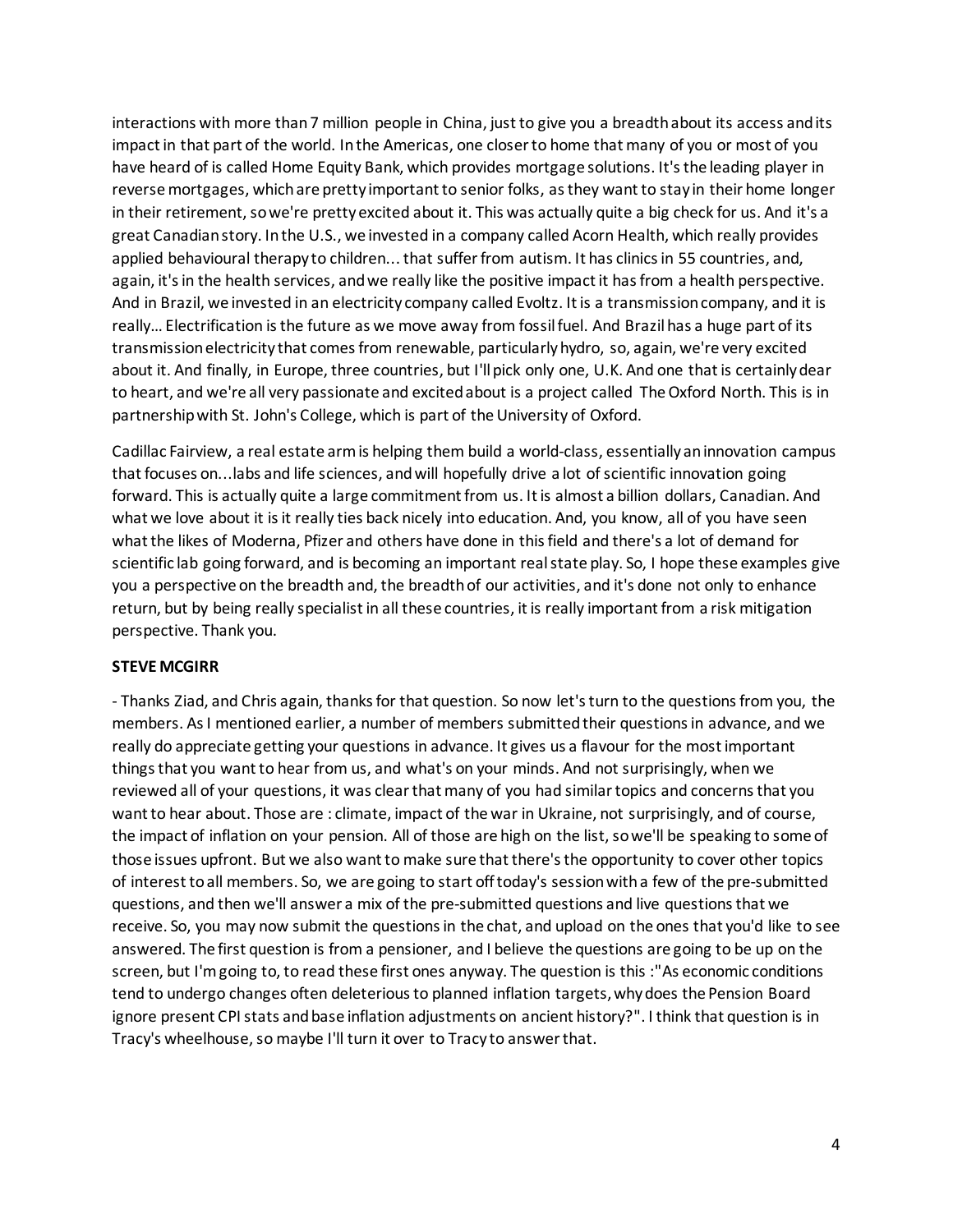#### **TRACY ABEL**

- Thanks Steve, and thank you for the question. Your annual cost of living increase is calculated in accordance with the plan terms, so this calculation is done by comparing the average consumer price index for a 12-month period, ending in September to the previous 12-month average. This approach smooths out short-term volatility, and is similarto approaches used by other large pension plans. Now the current high levels of inflation, will be factored in as early asthis coming January, to future increases to pensions, as these months flow into the averaging period. The plan is jointly sponsored by the Ontario Government and the Ontario Teachers Federation, and it's a two-plan sponsorsthat set out the contribution rates, benefits levels, including defining the plan terms on how inflation adjustments are determined. Our role is to administerthose plan terms, and provide information and advice to the sponsors, but we don't make the decisions about plan design.

#### **STEVE MCGIRR**

#### - Thanks Tracy.

And, again, thanksfor the question. So, another question is relatedto inflation, and it's very representative of a number of questions that we received. And this one is from Elizabeth Lacasse, who is a working teacher, and the question is : "How will the steep increase in the inflation rate affect both the pension fund and future pensions?". Again, Elizabeth, thank you for the question. Inflation is obviously an unwelcomed development for both the pension plan and for pensioners. This valid and understandable concern was expressedby many of you in the pre-submitted questions. Inflation increasesthe liabilities of the plan, which are basically the future pension obligations, and inflation may also impact our ability to earn the real rate of return that we need in order to sustain the plan. So, in response to inflation, the plan has taken action in several areas. First, we've substantially reducedour first income exposure. Our first income has historically provided stability and balance in the portfolio, but recently with... low-interest rates, we needed to shift to assets that might perform well in an inflationary environment, or maybe offer some hedge against the inflation, and commodities and real assets would be good examples of those. Now we particularly like infrastructure because these investments typically feature stable and predictable returns, they typically have high barriers to entry, and they typically offer some degree of inflation protection. We signed or closed on 12 billion dollars of infrastructure deals in 2021. This is a very, very significant number, in a very competitive market. But that said, inflation is a huge challenge and will occupy a lot of board and management attention, over the next few years. But I also want to point out that we are in an enviable position in many respects, as a plan. The plan is fully funded. There is a surplus. We have strong liquidity, which enables us to take advantage of opportunities asthey present themselves. And we have a very experienced management teamand investment team, all of whom are survivors of many market challenges. And I like to always remind people of some facts when we wring our hands, a little bit about the uncertainty ahead. Of the 242 billion dollars in the plan, about 10% was contributed by members, and about 10% was contributed by the employer, the province. And some 80% of your pension plan was contributed by investment returns. So, you know I believe we should be optimistic about our agility and our resilience, and the ability of our investment professionals to stir the plan at challenging times. Inflation will be a huge issue for us, but we will adapt, and we will do as much as we can to give ourselves an opportunity to prosper in inflationary times. Now, the next question is from Miriam Zachariah. And Miriam asks :"Are we divesting from fossil fuels and investing in green energy?". I think this is a good question for Jo.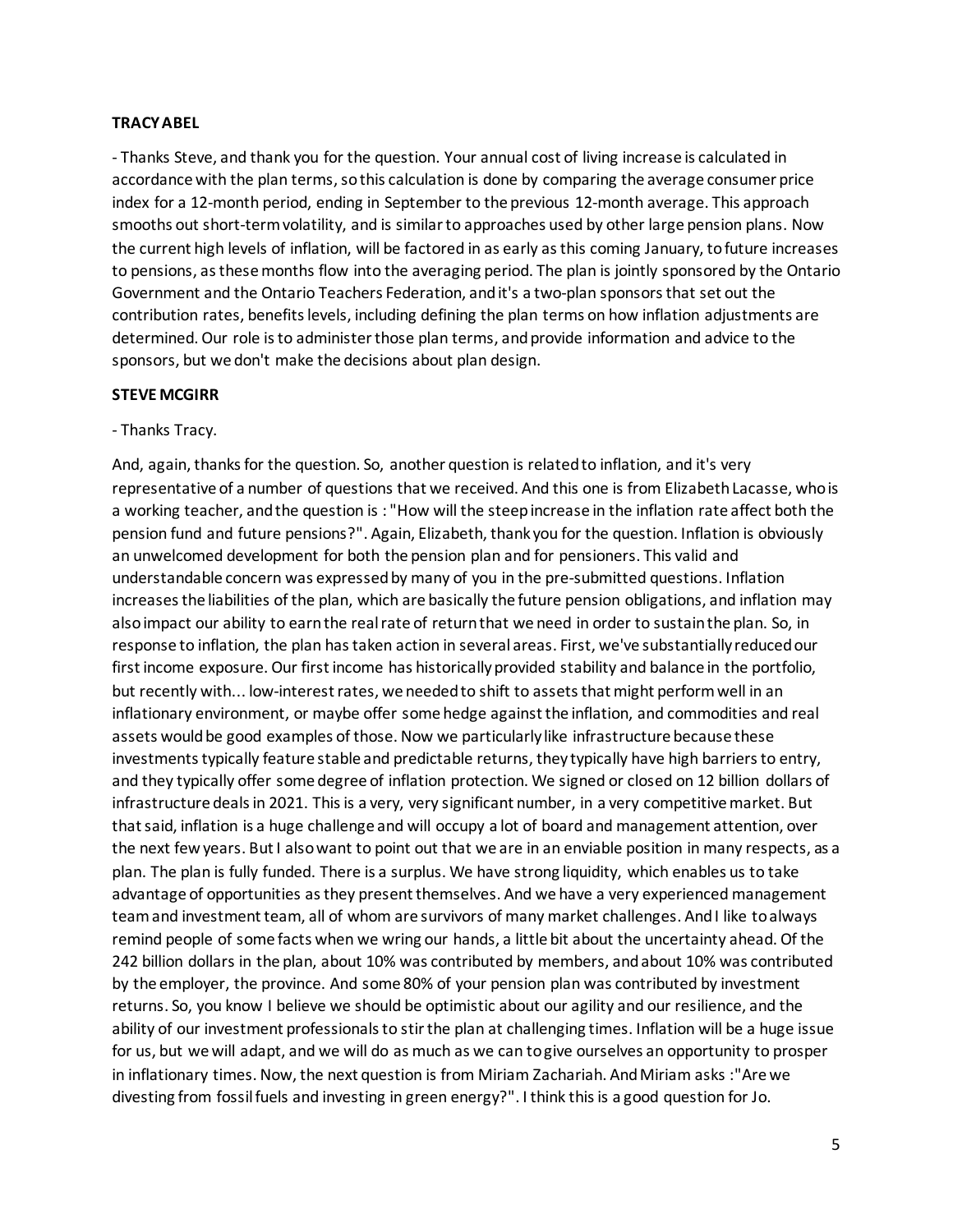# **JO TAYLOR**

- Thanks Steve, and Miriam, thank you for the question. Maybe I should take the second part of the question first. And that's really to say we are significant investorsin sustainable green assets. So to give you an idea, at the end of last year, we have built a mini portfolio of about 34 billion dollars of green assets, andwe plan to build on that as we look forward into the future. Let's try to give you an example of a green asset we invested in last year. about a billion Canadian dollars in a company that's very well known for investing in renewable assets.It's called NextEra. And we were investing in some of the USbased portfolio of renewable assets. We hope that actually through that initial investment in that asset base, we'll be able to do more co-investment, joint projects with NextEra, as we look forward at other interesting green assets.So, maybe I could move on to the question about fossil fuels and just make a couple of comments to be brief. Firstly, the thing I'd like to stress here is we made the decision that we would prefer to work with companiesto lower their emissions and help them to progress rather than divest. And we do that because, in my mind, selling fossil fuel companies doesn't really solve the challengesthat those businesses face, it merely passesit on to a different owner. And secondly, I do not believe that at the moment the world can bridge the expected transition to a net 0 position, without support for some of the current demands of heat and power. Where you are really looking for transition fossil fuels of the likes of natural gas, to be able to get you there. So, our thesis is, we are going to need some of those fossil fuels for some time to be able to make that transition as we are making ourselves, to a net 0 emissions position. Back to you, Steve.

## **STEVE MCGIRR**

- Okay, thank you, and again thanks for the question from Miriam. Now the next question is from Catherine Viscount, one of our pensioners. And the question is about Russia and Ukraine, and I'll read it : "Do we currently have any direct or indirect investments in Russia or Russian companies? If so, are there plans to withdraw from those investments? And if not, then it is my belief that we are ethically bound to consider withdrawing all investments benefiting Russia". Ziad, do you want to take that question, please?

# **ZIAD HINDO**

- Sure, thank you, Steve. We have no direct exposure to Russia, and in fact, we have no intention of investing in Russia for the foreseeable future. Prior to the invasion of Ukraine, we had a fairly small exposure to Russia, through externallymanaged funds. But over the last few weeks, we've engaged quite proactively those external managers andengaged them to divest and restrict any future activities in Russia. And I'm happy to share with you that the market value of whatever is left, is really small, is very close to 0. So, we've been quite successful in our effort to convince our partners to sell down the exposure. Thank you.

### **STEVE MCGIRR**

- Thanks, Ziad, and, Catherine, thanks for the question. So let's now turn to some of the questionsthat are being submitted live in this meeting. I'm going to ask Claire Holland who was a managing director at Ontario Teachers' to read a question submitted during this meeting. Thank you, Claire, for doing the most difficult job in a virtual question and answer Zoom call. Claire will continue to bring questions forward for discussion. So, Claire, I'll turn it over to you to read the questions, thank you.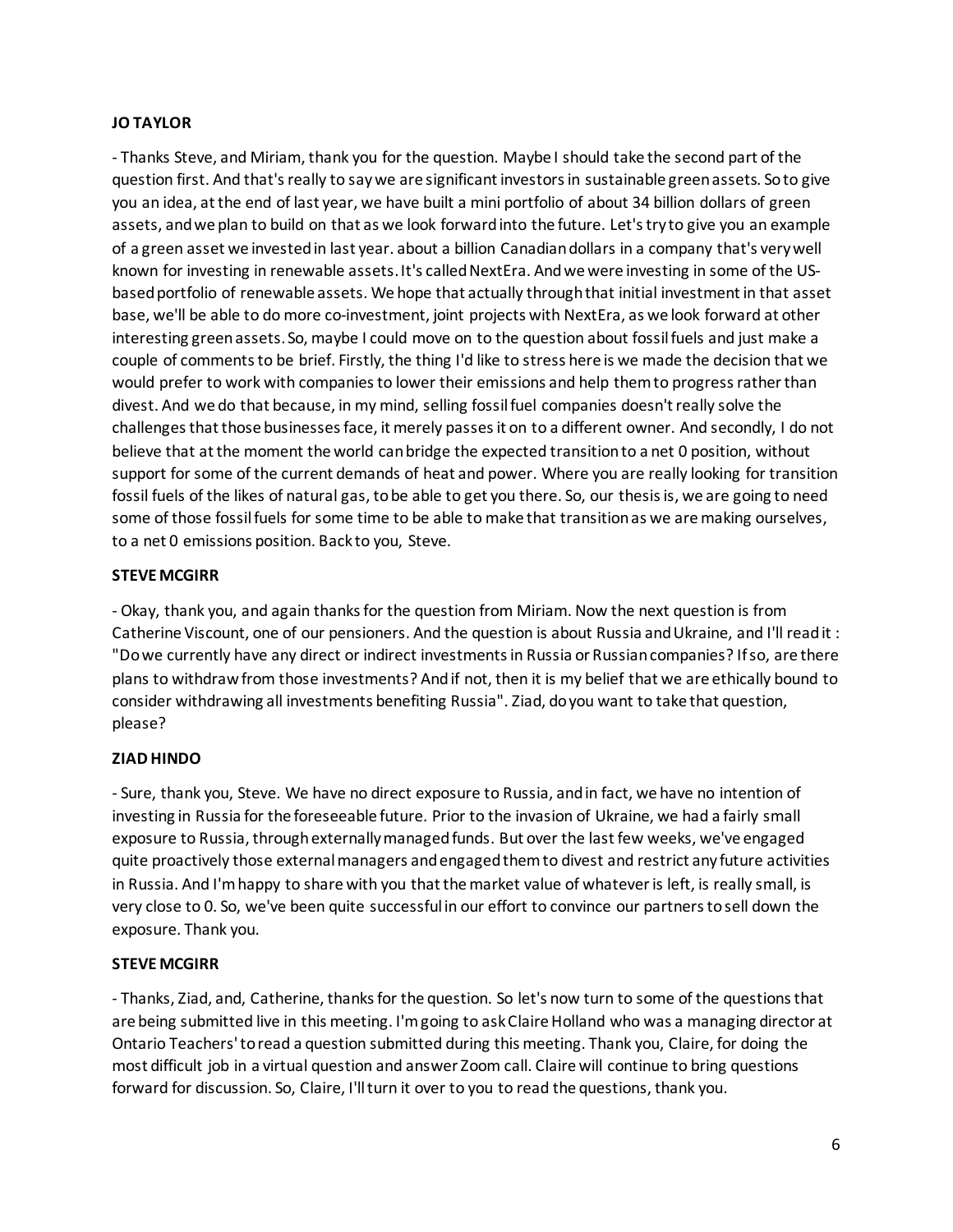## **CLAIRE HOLLAND**

- (Claire) Okay, thank you. So we will take a live question that's come in during today's discussion. his comes from Gord Detrough. And his question is : "Last week at the Royal Bank of Canada's AGM, the OTPP voted against a shareholder resolution asking RBC to stop greenwashing its definition of sustainable finance, and preclude fossil fuel expansion and projects facing significant opposition from indigenous peoples. OTPP keeps telling us that you are engaging companiesto address climate risks, and transition to net 0 emissions. So, why did OTPP vote againstthis RBC shareholder resolution?

## **STEVE MCGIRR**

- Great, thank you for the question. Jo or Ziad, would you like to pick that one?

# **ZIAD HINDO**

- Happy to take it, Steve. So, when we do a proxy voting we share the results transparently and with irrational as well. It's on our website. In this instance, we did review the proposal and believe the issues raised by the proponent are important for the company, and clearly also for the environment. Having said that, we did not believe that the proposed solutions were actually effective and as such, we did not support the proposal at that time. Thank you.

## **STEVE MCGIRR**

- Thanks for the question, and Ziad, thanks for the answer. Claire.

## **CLAIRE HOLLAND**

- (Claire) Okay, this is a pre-submitted question receivedbefore the event. This comes from Darroll Salmon, who is a pensioner : "Considering the enviable position of our fund and the huge increase in living costs, is there any thought being given to additional pension payments for seniors?"

### **STEVE MCGIRR**

- Great, thanks for the question. Tracy, would you like to answer that one?

# **TRACY ABEL**

- Thanks, Darroll. You know, it's the two plan sponsors, the OTF and the government of Ontario, who must jointly agree on matters of plan design, and how to address how to use the surplus or deficit. There is something called the funding management policy that's an important document that provides the sponsors with a guidance framework for decision-making, on how to use surplus funds or resolve any short fall. So, specifically, it's used to answer the question when is it possible or necessary to increase or decrease benefits, lower or raise contributions, or simply conserve the assets for an uncertain time. You know, as plan design and addressing surpluses or deficits are the plan sponsors' decisions, we can't speculate on any future amendments that the sponsors might be considering.

# **STEVE MCGIRR**

- Great, thanks, Tracy, and thanks for the question. Next question Claire.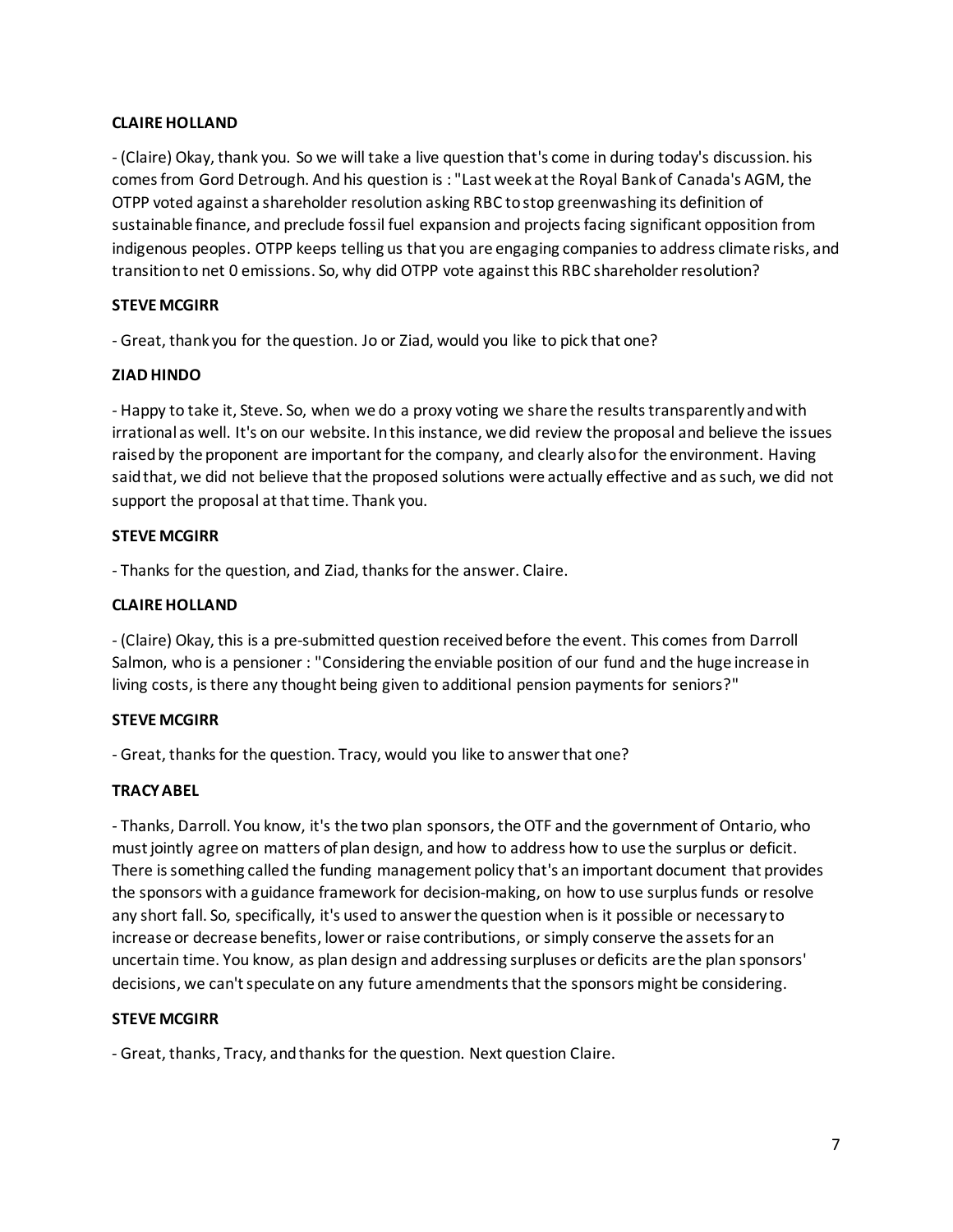### **CLAIRE HOLLAND**

- (Claire) Okay this is a live question, this one comesfrom Mike O'Brien : "It's great to hear that we've met our target of 30% female board members for our portfolio companies. When do we anticipate the diversity beyond gender initiative will hit 30%?"

## **STEVE MCGIRR**

- Excellent question, thank you for that question. Why don't we... Why don't we talk a little bit about what we're doing at various levels on diversity? And I'm going to start with our own OTPP board of directors. First of all, I would say that diversity in all respectsis a good thing on the board of directors because the more perspectives that can be brought to bear on any particular issue, the better the decision is made. And so, we're strongly supportive of diversity. Our board has made substantial progress, and I'm tremendously proud of the diversity in terms of gender. But we have some work to do in terms of diversity beyond gender, and that's obvious. Now, I'm very respectfulof the fact that our board doesn't actually nominate its own directors. Five directors are nominated by the province, five directors are nominated by the OTF, and it is their exclusive purview. So, I don't want to, in any way, step on their ambit. Having said that, we believe diversity is a good thing and we're actively, in our board recruitment, attempting to look at the widest possible group of diverse candidates. And I know from conversations with Chris and the Executive at the OTF, that upcoming directors, that diversity will be a key issue in terms of our own board of directors. So, having spoken about our board of directors, maybe Jo or Ziad, you could take the question in terms of our portfolio companies, but maybe also more broadly in terms of our own makeup as a plan in terms of our own staff.

# **JO TAYLOR**

- I'll have a go first, and sure Ziad can add a few comments. If we look at OTP itself, you know, we have good gender diversity throughout the business, which is very much driven by our view of equality and making sure that there's equal and fair representationacross the business. And that goes beyond gender, it goes into a whole range of other groups, where we wantto make sure that it's a safe environment, and there's equal career opportunities for all. When it comes to different points of view, as well as different ethnic groups, we have a lot of diversity at Teachers'. One of our key challenges at the moment is actually to be able to get full representationfrom all of our staff about how they want to be disclosing their activities, but we're working on thatin terms of data capture. But we have a very strong push to make sure that diversity, equity and inclusion features very strongly in all of our activities, and we also measure things like remuneration, progression, and other things, to make sure there is a, you know, genuinely a fair and equal balance. I probably won't say too much about the portfolio, I'm sure Ziad would like to make a couple of comments, but if I could, a couple of thoughts around that. So, I'm really delighted about the 30% and that we got there early in terms of meeting that target for female representation on boards, and with that, and with other things, we already have a lot of great diversity on those boards as it stands, but we'll look to push on that further, as we look at other groups which, we think, should have stronger representation. The other thing I would capture is, for our portfolios, that we alsowant to make sure that the senior executive teams of those businesses also have a good balance as well. So, as well as the boards of those companies, we look at the executive teams andsay : Are they essentially representing the same values we have at Teachers' in terms of their approach to diversity? Maybe, Ziad, you might want to add a couple of comments.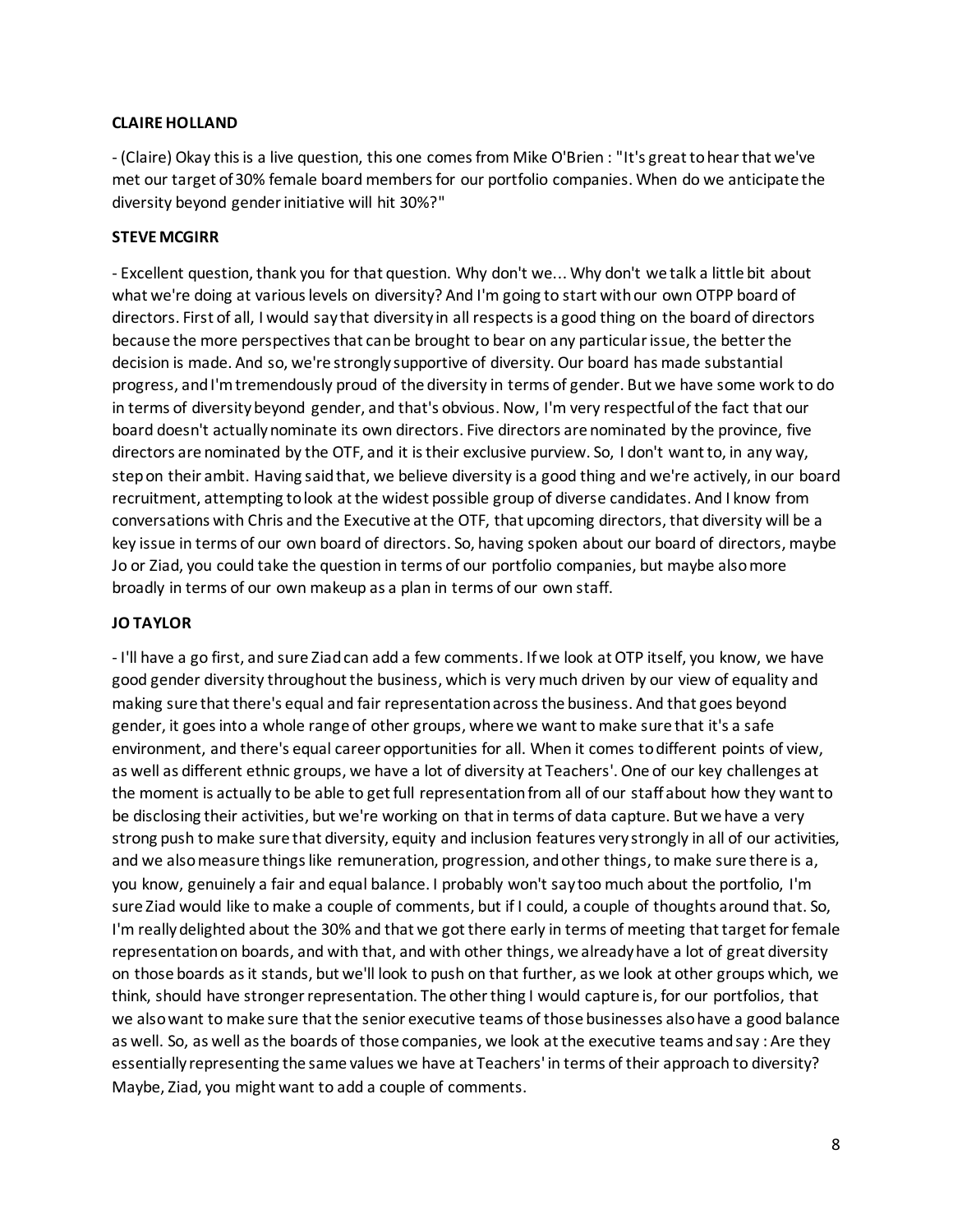# **ZIAD HINDO**

- Yes, Jo, I mean, we're absolutely focused on the diversity issue, diversity beyond gender. I would say we hold stakes in more than a hundred portfolio companies. They are in different jurisdictions and they're subject to different rules and regulations around disclosure and the collection of data. So we are working with the boards and management of those companies to get a better perspective on the degree of diversityat gender and beyond gender, and rest assured, just like we've made tremendous progress on gender diversity, we are fully committed to do the same with, and make good progress, notjust at the board level, but as Jo stated, at the executive and senior leadership team of those portfolio companies. Thanks.

## **STEVE MCGIRR**

- Thanks for the question, and thanks, Ziad. I'm going to make one last comment on that question, and that is, we are acutely conscious of our responsibilities for leadership in this area, and especially as it regards governance and corporate governance. We've been vocal in the community about the need for diversity on boards, and so we're very acutely conscious of the fact that we need to take a leadership role, and we will take a leadership role. Thanks for the question. Claire, next question.

## **CLAIRE HOLLAND**

- (Claire) Okay, this is a pre-submitted question. "OTPP has invested or committedover 5 billion into green or transition assets in 2021. What definition qualifies it as a transition asset, and can you list what the transition assets are in the portfolio?".

### **STEVE MCGIRR**

- It's an excellent question, and Ziad, maybe you could take that in detail.

# **ZIAD HINDO**

- Sure. Thank you, Steve. For the world to have any chance of getting to net zero by 2050,there are a number of critically important sectorsthat need to be decarbonized. Those sectors include power generation, particularly in certain jurisdictions or countries where coal power generation is still used today. Other sectors include cement and steel industry. These are heavy industries that today largely depend on fossil fuel to make it work operationally. But they all need to be decarbonized. And we believe, as long-term investors with patient capital, we have an active role to play to help the world decarbonize and rely more on renewables, and hence, help bring emissions down. A good example, last year we invested in a company called Puget Sound Energy. It's a utility company in Washington State, in the Pacific Northwest. A small portion of its power generation comes from coal, and we are absolutely committed over the next three years to work with the partners and with the board and management of the company to essentially completely decommission coal, and replace it with other sources of energy, particularly renewables. So, this gives you a good example of how we think about capital allocationto transition assets, that not only help us generate required rate of return, but also go a long way in helping the world to actually, effectively, reduce emission, and get the world to net zero by 2050. Thank you.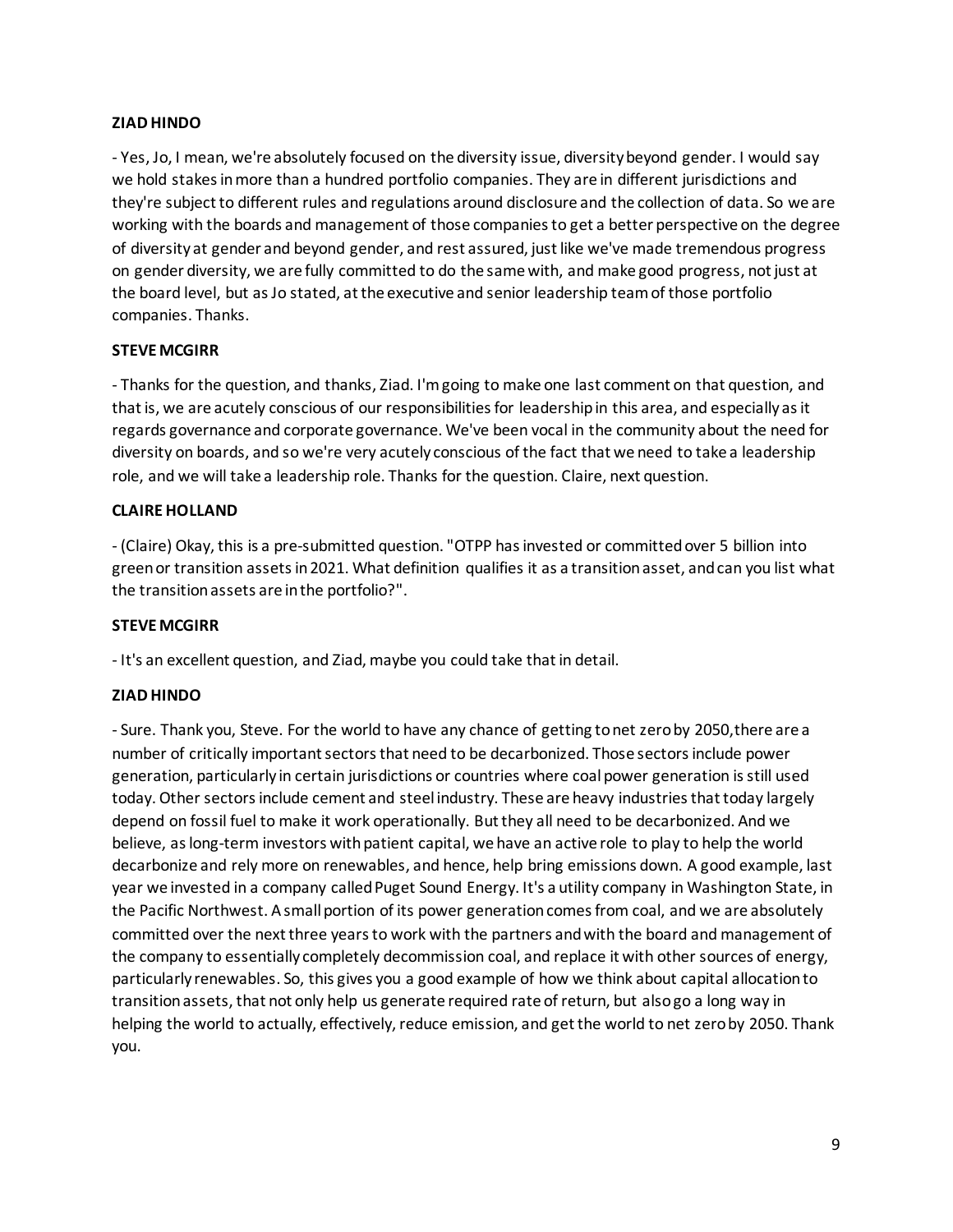### **STEVE MCGIRR**

- Thanks, Ziad. And maybe I can just amplify this and connect it back to a point that Jo made earlier. And that, you know, we do have an asset in Puget Sound, and it does have coal burning electrical generation. The question that we askourselves is who is a better owner for that? Is it Ontario Teachers', or is it somebody who's only interested in the economics of the business? And I would argue strongly it's Ontario Teachers' because we can assist in that transition. But thank you very much for the question, it's a great question, and Ziad, thanks for that answer. Claire, next question, please.

# **CLAIRE HOLLAND**

- (Claire) Okay, this is a live question, somewhat related. This one comes from Lisa Jeffrey, and the question is: "What are OTPP's measurable and transparent expectationsfor portfolio companies with respect to climate change? What does engagement look like, and what happens if a company doesn't meet OTPP's expectations?".

### **STEVE MCGIRR**

- Excellent question. Ziad, I think the floor is over to you again for that question. Thank you.

### **ZIAD HINDO**

- Thank you, Steve. So, as everyone is aware, last year we made a commitment to achieve net zero, by 2050. And we followed that commitment with fairly solid, aggressive and industry-leading interim targets to reduce carbon emission of our portfolio by 2025 and 2030 45% by 2025, and 67% by 2030. And that includes... both sides of portfolio, public and private. So, on the private side, where we typically have more control, more governance rights, we're clearly in charge of our own destiny because we could exert a fair amount of influence on the direction of those companies and I think internally we're setting ourselves a target of the emissions from our, what we call our largest stakes, tobe, if 90% covered by a credible net zero plan by 2030. And that's a big commitment. That's an aggressive commitment. And we feel actually pretty good about it because if we canget there, it shows and demonstrates that our active investment approach is leading to great results in helping the companies we invest in to significantly reduce carbon emissions, and be part of a solution. On the public market side, you know, clearly we have some influence through proxy voting, but typically, we're not in a controlled position, hence, we rely on other channels, like engagement and so forth, but clearly we have less control on that direction. Thank you.

### **STEVE MCGIRR**

- Thanks, Ziad. Claire, next question. Please.

### **CLAIRE HOLLAND**

- (Claire) Okay, this is a pre-submitted question from a working teacher who asks : "How has our pension plan fared through covid? I know our investors are top notch, but have we purchasedstocks at bargain basement prices or lost on our investments due to businesses closing?".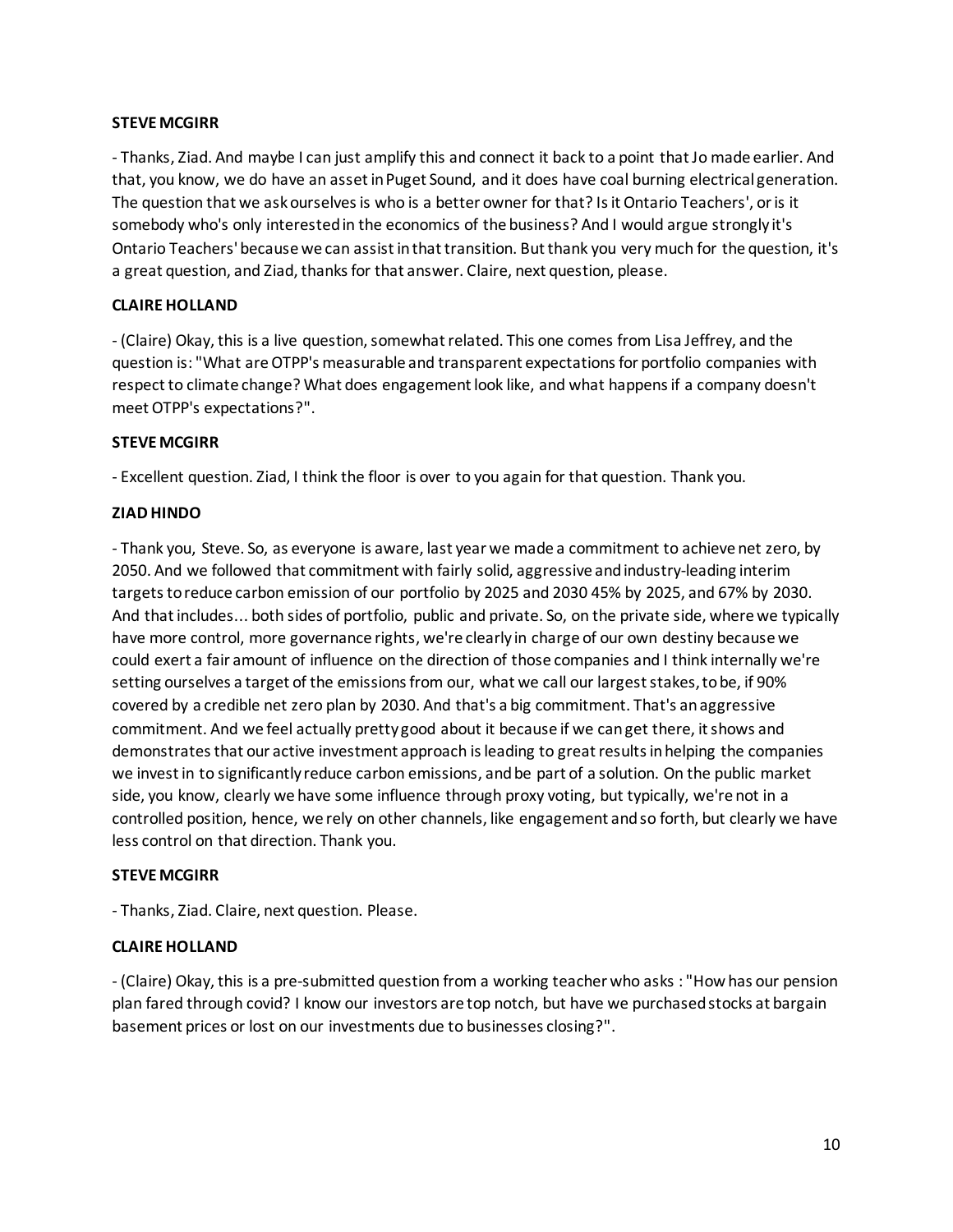#### **STEVE MCGIRR**

- It's a great question, thank you very much for that. So, gratifyingly, 2021 was a strong year for the Plan, as we said earlier, and this followed a strong year in 2020. But underneath those numbers, clearly we were not immune from the far-reaching impacts of the pandemic, and we had businesses thatthrived and prospered, but we also had businesses that needed a fair amount of help and patience, as we went through the pandemic. So, I would single out airports and shopping malls that we own as key examples of businesses that were severely impacted by the pandemic, and arguably disproportionately impacted by government mandated shutdowns. What I would say, though, isthat the portfolio benefited from diversity, and I hate to bring that theme up again, but diversification reduces risk, and so the diversification in our portfolio helped us with the results in 2021, and we had some excellent businesses that performed very, very well, like infrastructure, and our innovation platform. And our innovation platform is comprised of assets which would not traditionally be pension plan assets. They would involve much more risk up front than a pension plan would normally take, but they had fantastic results in 2021. And, so you had some great winners, and you had some businesses which struggled, and in fact are still struggling, and might struggle for the next short while. But ultimately, they are very good businesses. The other thing I'd like to sayabout the Plan and Covid, is, and I know teachers were disproportionately impacted by the pandemic, and had disproportionate sacrifices, but that said, I'm extremely proud of how our people at the Plan fared during Covid. It is incredibly difficult to do 50 private transactions when you can't do the basic due diligence, you can't go and see the companies, you can't meet face to face. And so, despite all of the obstacles and all of the workarounds we actually did a very, very good job of investing in 2021. So there were mixed issues, we had some successes, we have some businesses that are struggling, but I think our staff rose to the occasion, and I think all things said and done, we are in a much better shape than I ever frankly would have thought we were at the beginning of the pandemic given all of the challenges. So, I think we did reasonably well, but we still have some challenges ahead. But thank you very much for that question. It's an excellent question. Now you, in the question, you said : "Did we purchase stocks at bargain-basement prices orlost on our investments due to businesses closing?". I dealt with the second partin terms of our private portfolio. In capital markets, you know, there were not that many opportunities to... time the market in terms of bargain-basement prices. I think we are a long-term investor, and so our decisions are long-term, and we're not going to be making a lot of returns by... by timing the market in any given year. Thank you. Thank you for the question.

#### **STEVE MCGIRR**

Claire, next question, please.

### CLAIRE HOLLAND

- (Claire) Okay, this is a pre-submitted question from a working teacher. "Does the OTPP believe that investing in bitcoin is a sound investment that will act as a hedge against inflation?"

#### **STEVE MCGIRR**

- A very topical question. Thank you very much for that. Ziad? Prospective or not?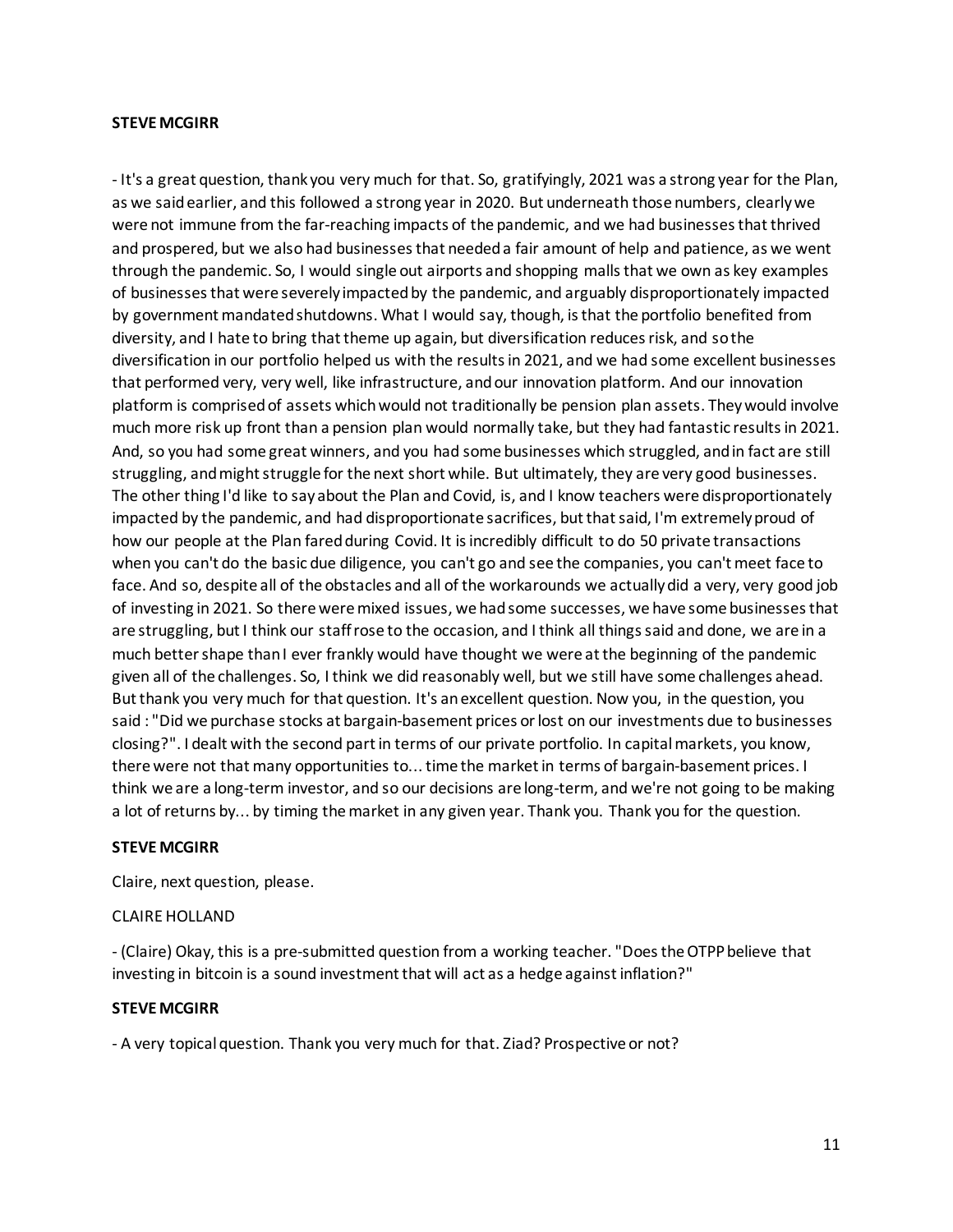## **ZIAD HINDO**

- Sure. Thanks, Steve. Well, we currently do not invest directly in cryptocurrencies, or other digital assets. The jury is probably still out whether they are a really good inflation hedge or not, and certainly as part of our inflation system asset class, we invest in more traditional assets, like gold for instance because it has had a really good track record that extends not just in years, but in decades and centuries when it comes to inflation protection. Having said all that, Steve spoke about the Teachers' Innovation Platform, and that team actually invested in a crypto, a digital asset exchange, called FTX, some of you that follow sport may have seen the advertising with the Miami Heat in the NBAor all the baseball umpires in MLB, they have it on their jerseys. And what we like about it, isthat we're not really speculating on whether prices of crypto assets, bitcoin or otherwise, are going up or down, what we're saying is that the opportunity set in the crypto and blockchain space is going to increase there will be a lot more transactions, and clearly, exchanges benefit from it. What it also does, it gives us a front seat view into what's happening in that ecosystem,so, we could learnabout the space a bit better, we get to be introduced to very, you know, successful entrepreneursthat clearly know the space well, and hopefully that canbring us future opportunities. So, yes, fintech is here, it's happening, but it's probably, so far, it'stoo early for us to invest directly in bitcoin. Thank you.

### **STEVE MCGIRR**

- Okay, thanks for the question, and thanks, Ziad, for that answer. Next question, Claire, please.

#### **CLAIRE HOLLAND**

- (Claire) Okay, this is a live question, this comesfrom Leticia Charbonneau : "With OTPP making investmentsin carbon credits like Greencollar, what role will carbon offsets play in OTPP's net-zero plan and the net-zero plans in its portfolio?".

#### **STEVE MCGIRR**

- Leticia, thank you very much for that question. Ziad, I think, I'm going to have to put you back on the hot seat on that question as well, please.

### **ZIAD HINDO**

- Yeah, I mean, we've done, in coming up with our interim targets for 2025 and 2030, we've done a fair amount of robust modelling, to figure out the path for our asset mix, and the impact is on our emissions. And, this is not easy because not many other organizations have done the same level of robust modelling and analyticsthat we've undertaken, there is simply no off-the-shelf product that we could buy. But to the sort of best ever ability today in trying to forecast how our portfolio performs, and what type of assets we own, we're not really relying on carbon offsets, yet, to help to bring us down. I think there is, to be quite frank, a lot of lows, still low-hanging fruits, by investing better, by posing the portfolio better, before we ever need to rely on carbon offsets. At the moment, they're not in our plans. Thank you.

#### **STEVE MCGIRR**

- Okay, thanks very much. Next question, Claire, please.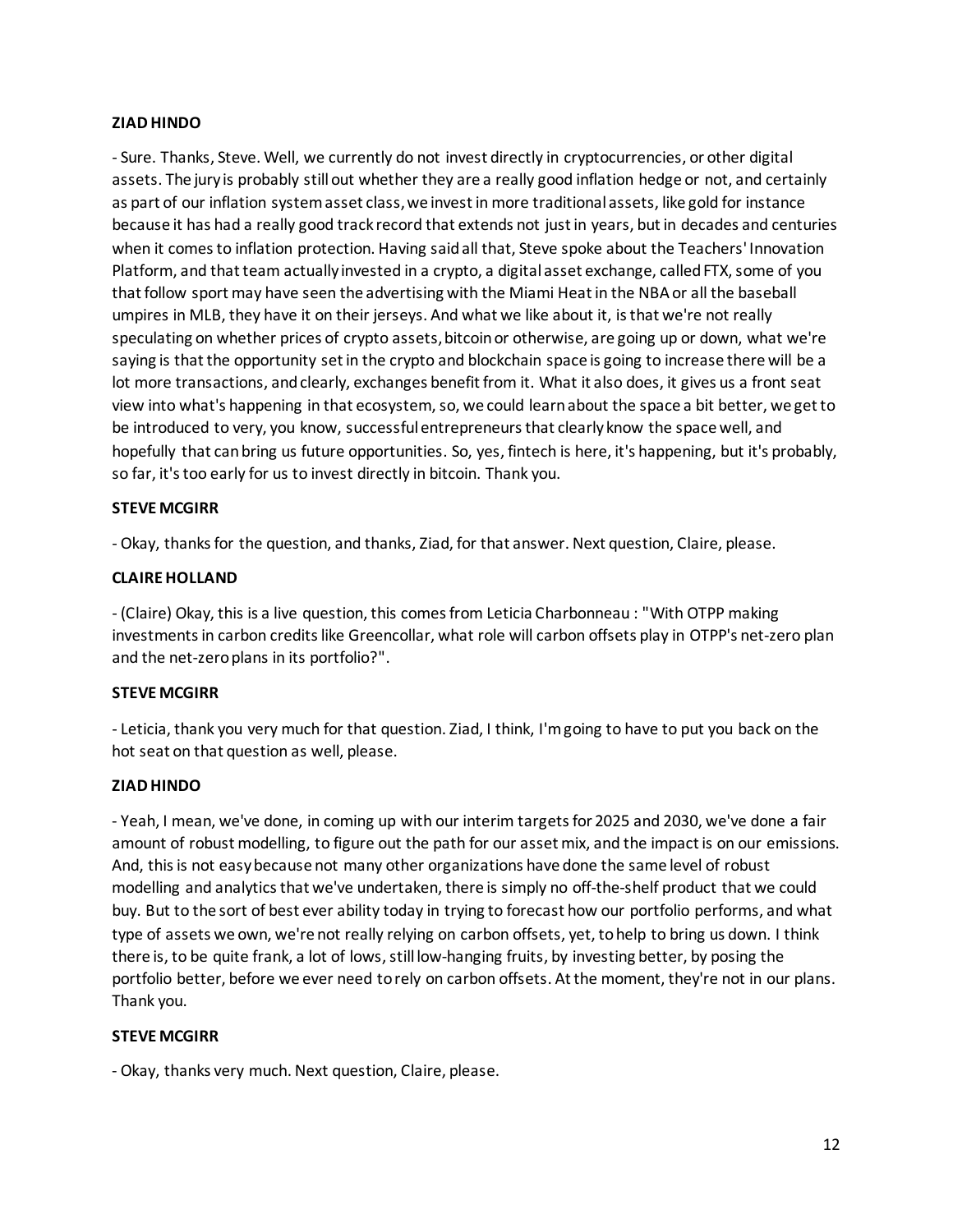# **CLAIRE HOLLAND**

- (Claire) Okay, this is a pre-submitted question, coming from Warren McMillan, pensioner :"How is the cost-of-living percentage calculated and when?".

### **STEVE MCGIRR**

- Thanks for the question, I think that's a good one for Tracy to have to take.

## **TRACY ABEL**

- Thanks, Warren. I'm going to get all the inflation questions. So, let me start by saying, as a plan, we look to figure out what your inflation adjustment is in the fall, in around the end of October. And we look to the Consumer's Price Index, calculated by Stats Canada, andthe most widely used measure of inflation in Canada. It measures the percentage change over time of a weightedbasket of goods and services purchased by a typical consumer. And we look at the year prior, ending in September, so we take a 12-month average, and we look at that compared to the previous 12-month period, to determine what your increase is going to be. I hope that... makes clear how we calculate inflation protection.

## **STEVE MCGIRR**

- Thanks for the answer, Tracy. Claire, next question, please.

## **CLAIRE HOLLAND**

- (Claire) Okay, this is a pre-submitted question, from Victoria Little, pensioner :"Do our investment managers consider the ethical practices of companies before they invest?".

### **STEVE MCGIRR**

- Great question. Maybe I can make a bit of a preamble to that, and then I'll turn it over to.. to Ziad, and if Jo wants to comment, happy to take a comment from him as well. I'm going to comment on the process for larger transactions that the board sees, where all of the ESG considerations are outlined in a very specific way in the presentations. And there are robust questions and challenges on... on the part of the board for all of those types of issues, and increasingly we are... we have a very robust systemfor the E in ESG, and a lot of information. We have an extremely robust process for the G, the Governance. Increasingly we are focusing on the Social in ESG, and making sure that we are understanding the consequences, and if possible, some other possible unintended consequences of some of the investments that we're making. So, it's an evolving science, but it's something that we take... We pay a lot of attention to, and take a lot of care with. Ziad, would you like to talk specifically about how we look at that issue from an investment point of view?

# **ZIAD HINDO**

- I'm happy to make one or two comments here, Steve, and I'm sure Jo would love to chime in here as well. I would say, Steve, while we do fairly intensive and robust ESG analysis prior to ownership of any asset, particularly private assets with large size, doing due diligence up front, frankly, if I could say it, is...I can't say it's easy, but at least most of the issues are known. What is also critically important, that post ownership of those assets, when we have representation on the board, we are always vigilant and actively involved in guiding the board and management to deal with fairly complex issues related to ESG.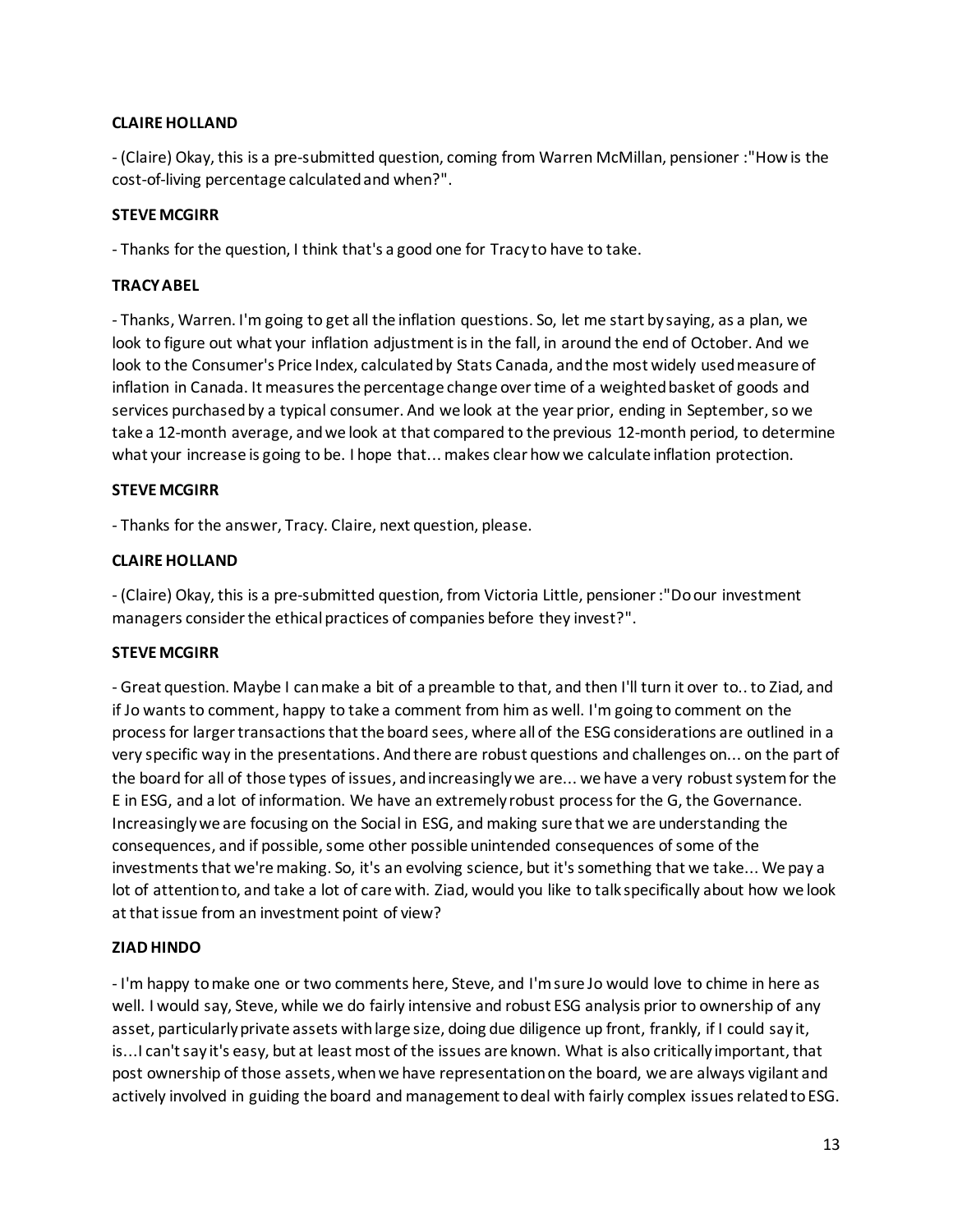And, personally, I would saywe've always been industry leaders when it comes to ESG practices, and that's why we're always a valued investor and partner for many other organizations that we typically partner with when we take on private assets.And we're fairly consistent with that approach. Jo, is there anything you'd like to add there?

# **JO TAYLOR**

- Thanks, Ziad. Probably a couple of quick ones. You know, the question is sort of framed in terms of not only what we do but what our complimentary investment managers, where we outsource some investments, do as well. So, we do take a lot of time to make sure that their approach to ESG is aligned with our own standards, and if they fall below that, then we do tend to take action to either divest for them, or to try and make them correct it. Just to add to Ziad's comments, I mean some of these areas are relatively easy to go and hunt for or to try and spot, so, businesses involved in, say, mining, or if you're in the consumer industry with supply chains coming from emerging markets, thenwe'll actually look very carefully at actually how that business is approaching those activities, and making sure they can have the right monitoring and maintenance activities. Probably to build on Ziad's comments, one of our bigger challenge is often, not necessarily when we're doing the screen to invest. It's actually once we own a business, if they go out to acquire another company, actually making sure the target business is actuallyat the level of which we would think is right to incorporate into our existing activities. So, that can be often when we have to be careful that actually you can be able to fully screenthat acquisition, whatever the size of it, to make sure that it's actually following the right ethical standards, and maintains our reputation in the way we would want it to. But it's absolutely front of mind, and we try to apply it to our own activities, that of our portfolio companies, and equally also to our external managers, as I've just mentioned.

### **STEVE MCGIRR**

- Now I'm just going to add a quick point on that, is that we take pride as a plan in making sure that we choose the right partners, the like-minded partners, and people who share our... investment philosophy and a good example of that is our investment in Brookfield Transition Fund, where we are aligned in terms of what we need to do in terms of the ESG considerations. I'm very mindful and respectfulof members' time, so I think we've only got time for maybe two more questions. Claire, I know we've had a lot of questions on climate, so if there are a couple of other questions that have been on members' minds, maybe we could deal with a couple more questions quickly, and then try to wrap up on time at 5:30.

# **CLAIRE HOLLAND**

- (Claire) Okay, this is a pre-submitted question, the name is not given, but it says : "Why is OTPP investing in the airport in Bristol, when so many local community groups oppose expansion and are taking their concerns to the high courts?".

### **STEVE MCGIRR**

- Okay. Thank you. Jo, would you like Jo start on that question?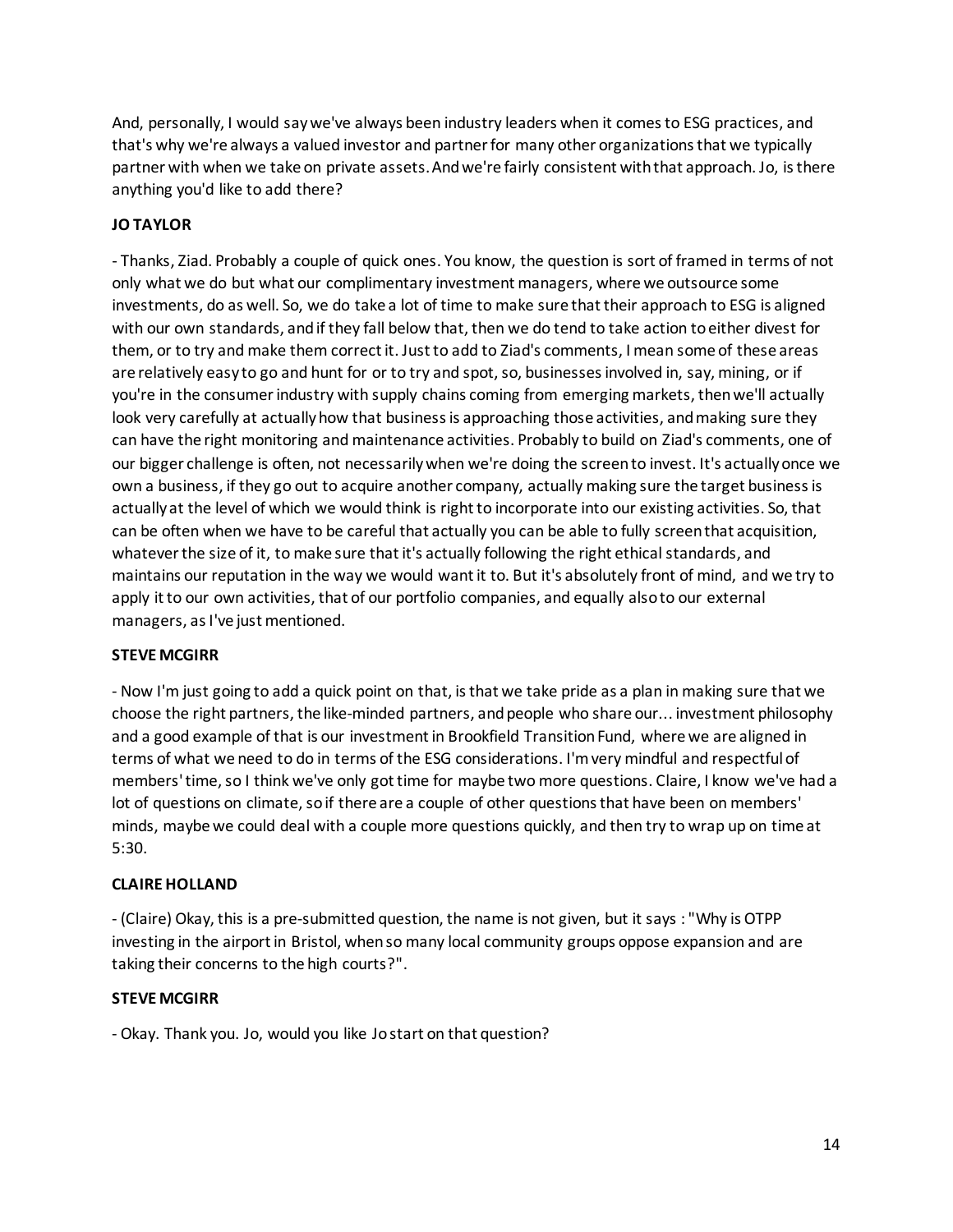## **JO TAYLOR**

- Sure. So, we have a number of airports, and they're all very mindful of trying to make sure they grow and perform in the right way, they're all aiming for carbon neutrality, in terms of their own activities, as well as what they try to work with the airlines that use their activities to sayhow they can make those greener, too. If you come back to Bristol itself, it's for some time being considering an expansion plan to allow it to be able to cater for more departures and landings. And it's doing it mainly because there's also local demand for that airport in terms of people wanting to fly from that part of the U.K. out of a local airport rather than having to travel to one of the other more adjacent airports in places like Gatwick or Heathrowaround London, or up to some of the airports in the Midlands. And actually, in many cases, it's actually a better activity for potential passengers to use their local airport than to get into their car to drive up to an airport that may be some 50, 100 miles away to try and depart from that particular location. So, there is some complexity to this, but actually, what the airport is trying todo is to provide a service for local demand, people wanting to travel abroad, but actually to make sure that their activities are responsible, climate aware, and actually trying to make sure as much as possible they operate themselvesin an efficient climate way but also work with the airlines using the airport to try and help them to improve their climate efficiency as well. So, I don't know if you were going to say anything else about Bristol.

## **ZIAD HINDO**

- No, I mean, nothing specific about Bristol, but Jo, I mean, with the five airports that we have ownership stakes in, and three of the five are carbon-neutralfrom operations perspective, and the other two have committed to get us there, and they're all committed to, its net zero, in alignment with our plans, and, certainly, what they're focusing on, what they can control, which is their operations, the source of their utility, electricity, and so forth. And I think we need to trust and rely on human ingenuity here, just like we have electric cars today, it won't be long before the world can discover planes with alternative fuels, whether battery, or electric, or hydrogen fuelled. It is coming, it's a matter of time. Thanks.

### **STEVE MCGIRR**

- Okay, thank you. So, I think we've got time to squeeze in one last question. These questions have been fantastic. Thank you very much for them. Claire, the last question, please.

### **CLAIRE HOLLAND**

- (Claire) Okay, this is a pre-submitted question from a pensioner, asking : "What is the extent of our investments in China?"

### **STEVE MCGIRR**

- Okay, great. I will maybe turn it over to either Jo or Ziad to make a comment. But first I'd like to say that the great dilemma that we have in China is that China and economies that are in China's orbit are the second-largest economies in the world. So, we can't be truly globally diversified without having exposure to that area of the world. That said, it's an incredibly complex place to invest, in the ESG considerations, human rights, environment, I could go on for an hour on the... the issues and challenges in investing in China. So, we've been cautious, I think we've got a few a few investments in China, but... it's an area that we aspire to for the diversification, but we are also extremely cautious, and certainly the